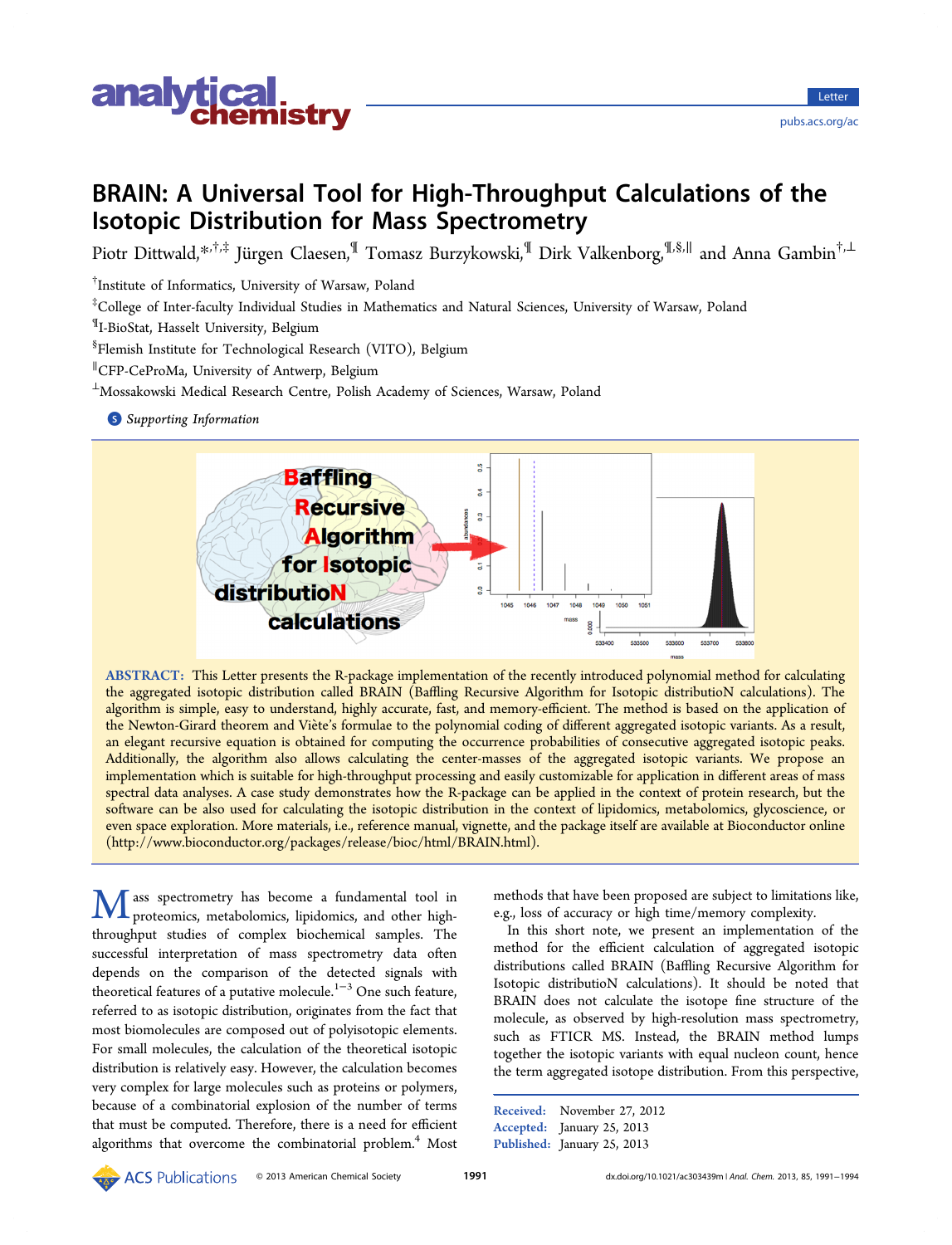<span id="page-1-0"></span>

Figure 1. Stick representation of the aggregated isotopic distribution of  $C_{50}H_{71}N_{13}O_{12}$  (panel A) and  $C_{23832}H_{37816}N_{6528}O_{7031}S_{170}$  (panel B). In panel B, the monoisotopic mass is indicated by an arrow. Note that the BRAIN package returns the average mass of the molecule computed by a closed formula taking into consideration the average mass of the composing elements (function calculateAverageMass).

the result of BRAIN is similar to the isotope distribution observed in mass instruments with a resolution of 10 000−50 000. Small mass differences between isotope variants with an equal nucleon count cannot be distinguished in such mass spectrometers, because coalescing ion bundles in the mass detector. For the sake of brevity of presentation, we do not compare here our approach with competing software packages. It should be emphasized that a comprehensive comparison with other programs has been already conducted for a prototype implementation in MATLAB.<sup>5−7</sup>

The BRAIN algorithm requires the elemental composition and the elemental isotop[e d](#page-3-0)istribution as main input parameters. The output of BRAIN is the aggregated isotope distribution in stick representation. Figure 1 displays the aggregated isotope distribution for a light and heavy molecule. This aggregated approach does not limit the BRAIN application for the identification of molecular species in a complex mass spectrum. Only in the case of extremely high-mass resolution on FTICR, the assumption of coalescing ion bundles is not valid anymore, and the isotopic distribution does not appear as an aggregated distribution. However, identification based upon MS1 spectra is complex. The monoisotopic and average masses (separately or combined) can be used to reduce the list of potential candidates and, in some cases, will return one single candidate. Therefore, combining MS1-based identification with MS2-based analysis is a more promising approach and can also use BRAIN to generate isotope distributions for spectral comparison.

Our approach uses the concept of the polynomial expansion<sup>8,9</sup> and applies the Newton-Girard theorem and Viète's formulae to obtain a simple recursive equation to calculate [the](#page-3-0) occurrence probabilities of consecutive aggregated isotopic variants. The method also provides the exact centermasses of the aggregated isotopic variants.<sup>5</sup>

### **■ IMPLEMENTATION**

In the formulation of the BRAIN algorithm, we use the representation proposed by Rockwood and Van Orden.<sup>10</sup> Consider a molecule with a composition  $C_vH_wN_xO_vS_z$ , i.e., with v carbon  $(C)$  atoms, w hydrogen  $(H)$  atoms, x nitrogen  $(N)$  $(N)$ atoms,  $\gamma$  oxygen (O) atoms, and  $z$  sulfur (S) atoms. For such a molecule, let us formulate the following polynomial:

$$
Q(I; v, w, x, y, z) = (P_{C_{12}}I^{0} + P_{C_{13}}I^{1})^{v} \times (P_{H_{1}}I^{0} + P_{H_{2}}I^{1})^{w}
$$
  
 
$$
\times (P_{N_{14}}I^{0} + P_{N_{15}}I^{1})^{v} \times (P_{O_{16}}I^{0} + P_{O_{17}}I^{1} + P_{O_{18}}I^{2})^{y}
$$
  
 
$$
\times (P_{S_{32}}I^{0} + P_{S_{33}}I^{1} + P_{S_{34}}I^{2} + P_{S_{36}}I^{4})^{z} \equiv \{Q_{C}(I)\}^{v}
$$
  
 
$$
\times \{Q_{H}(I)\}^{w} \times \{Q_{N}(I)\}^{x} \times \{Q_{O}(I)\}^{y} \times \{Q_{S}(I)\}^{z}
$$

where I is a variable representing the additional neutron content of a molecule relative to the monoisotopic variant. The coefficients  $P_{C_{12}}$ ,  $P_{C_{13}}$ , ...,  $P_{S_{36}}$  correspond to the natural abundances of isotopes, e.g.,  $P_{C_{12}} = 98.93\%$  and  $P_{C_{13}} = 1.07\%$ . The following expansion of the polynomial Q is of interest:

$$
Q(I; v, w, x, y, z) \equiv \sum_{j=0}^{n} q_j I^j
$$

with  $n = v + w + x + 2y + 4z$  indicating the order of the polynomial or, equivalently, the number of aggregated isotopic variants (without the monoisotopic variant). The coefficient  $q_i$ is equal to the occurrence probability of the  $j$ -th isotopic variant, i.e., the molecule with  $j$  additional neutrons as compared to the monoisotopic one. Using the Newton-Girard theorem and Viète's formulae, the following system of recursive equations for coefficients  $q_i$  can be obtained:

$$
q_j = -\frac{1}{j} \sum_{l=1}^j q_{j-l} \psi_l
$$
 (1)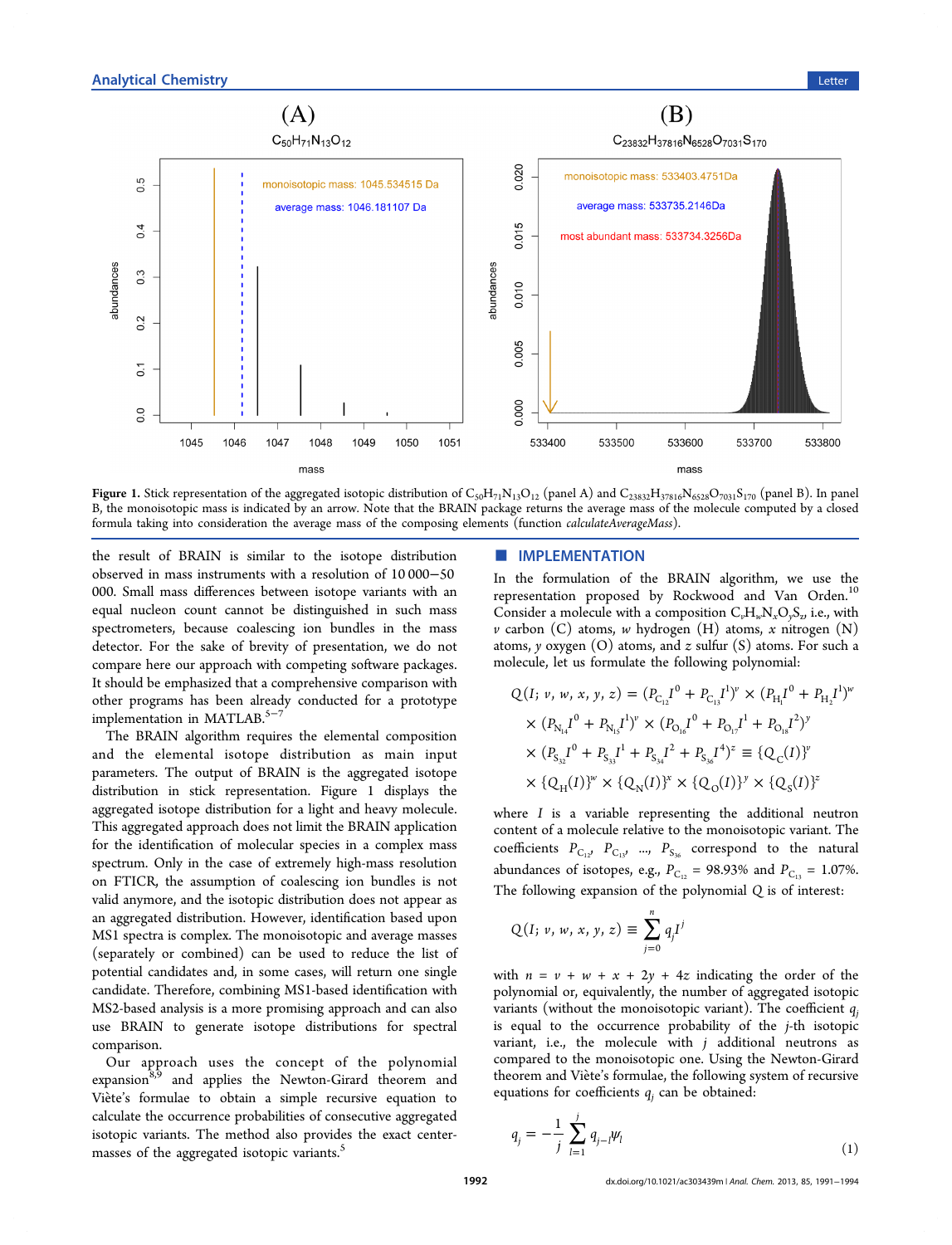

Figure 2. (A) Residuals of the linear model predicting the monoisotopic mass from the most abundant peak mass. The global shape of the residual distribution is a bell-shape curve with a standard deviation of 0.656. (B) The difference between the masses of the most abundant and monoisotopic variants is shown as a function of the monoisotopic mass. It is worth mentioning that the mass difference can exceed 60 Da or more for heavy molecules above 100 000 Da. The green line shows this difference modeled by linear regression. Blue and red colors (B, C) indicate lower and upper bounds of the 95% prediction interval (PI). Note that prediction intervals refer to a probability interval in which future responses will fall, based on previous observations, i.e., the Uniprot data mentioned in the manuscript. Panel C illustrates a close-up of the region near 10 Da in panel B. It should be noted that the vertical lines in panel B are in fact slightly distributed over the mass axis. The regression line in panel B provides a better insight into the residuals for a given mass interval (C).

where  $\psi_l$  is a power sum of roots of the polynomials  $Q_C(I)$ ,  $Q_H(I)$ , ...,  $Q_S(I)$ . This power sum can be represented as follows:

$$
\psi_l = \frac{v}{r_{\rm C}^l} + \frac{w}{r_{\rm H}^l} + \frac{x}{r_{\rm N}^l} + \frac{y}{r_{\rm O}^l} + \frac{y}{r_{\rm O}^l} + \frac{z}{r_{\rm S,1}^l} + \frac{z}{r_{\rm S,1}^l} + \frac{z}{r_{\rm S,2}^l} + \frac{z}{r_{\rm S,2}^l}
$$

with  $r_{\rm C}$ ,  $r_{\rm H}$ , and  $r_{\rm N}$  denoting the unique roots of  $Q_{\rm C}(I)$ ,  $Q_{\rm H}(I)$ , and  $Q_N(I)$ , respectively. The pair of the conjugate roots of the second-order polynomial  $Q_{\Omega}(I)$  are denoted by  $r_{\Omega}$  and  $\overline{r}_{\Omega}$ , with a similar notation used for the two pairs of the roots of the fourth-order polynomial  $Q_S(I)$ :  $r_{S,1}$ ,  $\overline{r}_{S,1}$ ,  $r_{S,2}$ , and  $\overline{r}_{S,2}$ . Note that in this case all roots can be expressed in a closed form. The recursion in Eq 1 starts by the calculation of the occurrence probability of the monoisotopic variant:  $q_0 = P_{C_{12}}^{\nu} P_{H_1}^{\omega} P_{N_{14}}^{\chi} P_{O_{16}}^{\nu} P_{S_{32}}^{\chi}$ . The occurrence [pr](#page-1-0)obabilities corresponding to the consecutive aggregated isotopic variants are calculated recursively using Eq 1.

The recursive algorithm of BRAIN has been implemented as an [R](#page-1-0) (http://www.r-project.org) package distributed via Bioconductor<sup>11</sup> under GNU General Public License. The computa[tional complexity of the](http://www.r-project.org) algorithm depends on the required nu[mb](#page-3-0)er of the aggregated isotopic variants to be computed. If only the first 10 variants are required, only 10 iterations are needed. Moreover, the algorithm is memoryefficient: for each j-th aggregated isotopic variant, only two values  $(q_j \text{ and } \psi_j)$  need to be stored. The function use $BRAIN$  in the R package implements several stopping criteria, such as an upper bound on the coverage (expressed as a percentage) of the isotopic distribution or on the number of aggregated isotopic variants to be computed. The R-implementation of BRAIN is perfectly adapted to high-throughput computation and batch processing. As in some specific environments (e.g., in meteorites), the abundances of stable isotopes of particular atoms may differ from those reported in terrestrial matter; the user may change values of these abundances in the configuration file (see file input.R in the source code).

# PROTEOMIC CASE STUDY

To illustrate the computational performance of the BRAIN implementation in a high-throughput setting, we have selected over 50 000 human proteins from the Uniprot database release 2011  $11^{12,13}$  with the monoisotopic masses lower than 100 000 Da. The goal of this simple case was to explore and model the relations[hip b](#page-3-0)etween the masses of the monoisotopic and the most abundant aggregated isotopic variants. The motivation comes from the fact that, in a mass spectrum, the peak representing the monoisotopic mass of a molecule does not necessarily correspond to the most abundant isotopic variant. In fact, for large molecules, the monoisotopic variant is often not even visible by mass spectrometry, as can be observed in Figure 1B. On the other hand, the most abundant variant can be estimated on the basis of the observed isotope pattern. Thus, an inte[re](#page-1-0)sting question is whether the monoisotopic mass of a molecule can be predicted from the observed mass of the most abundant variant.

To this aim, the aggregated isotopic distributions of the selected proteins were calculated. More specifically, the part of the distribution between the monoisotopic and most abundant variants was obtained. Afterwards, a regression model was used to estimate the relationship between the monoisotopic mass and the mass of the most abundant aggregated variant. As a result, the following linear formula was obtained: *monoMass* =  $0.482 + 0.9994 \times mostAbundant PeakMass.$ 

From the distribution of residuals (c.f. Figure 2A), it can be seen that an error tolerance of approximately 2 Da should be allowed when predicting the monoisotopic mass based on the observed most abundant mass. For this reason, the mass spectrometry community prefers to characterize the mass of large molecules by means of the average mass of an observed isotope cluster. Figure 2B,C shows another representation of the regression model, with the mass of the monoisotopic variant regressed against the difference between the masses of the monoisotopic and the most abundant variants. Analogously, the linear model predicting average mass from the most